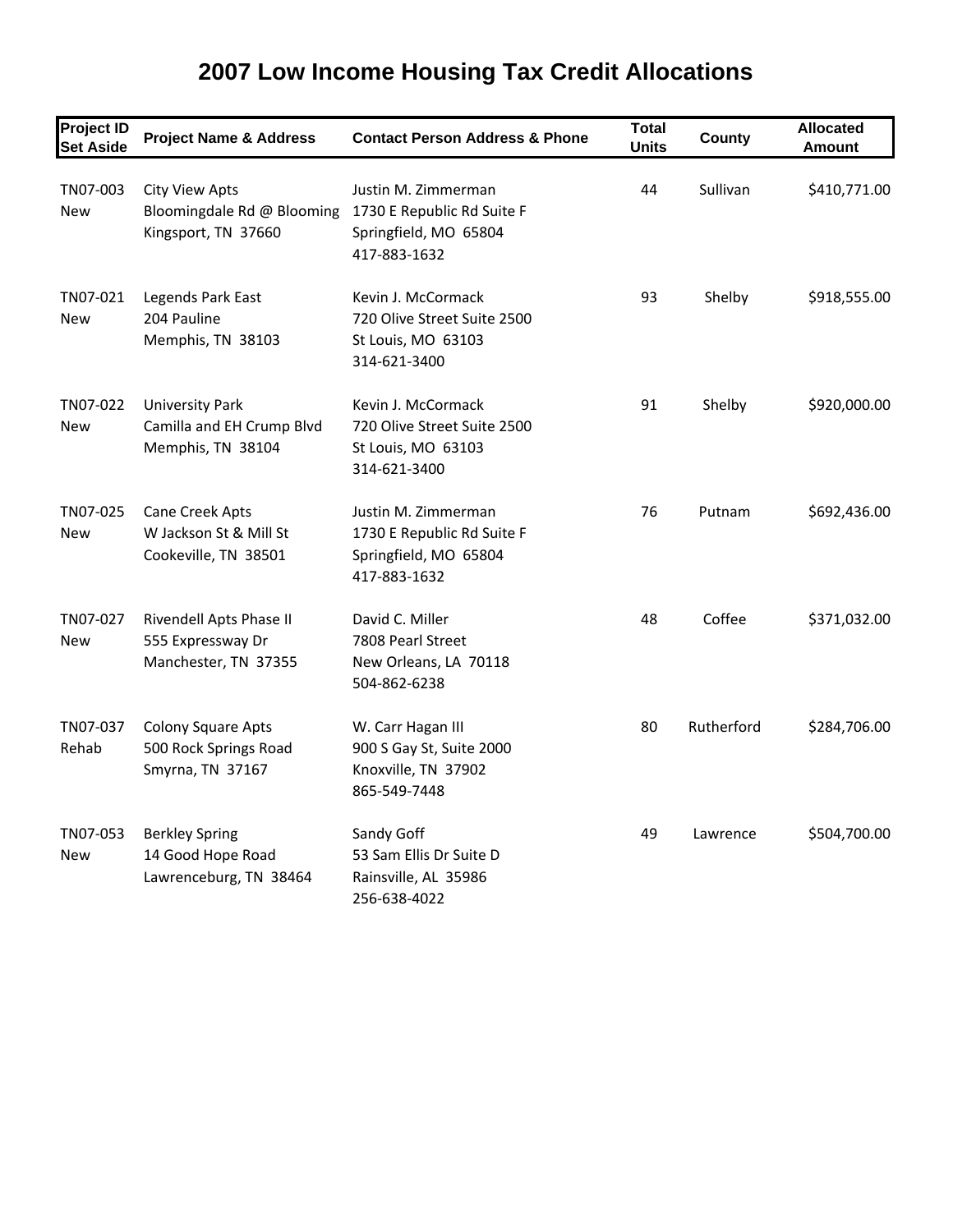## **Project ID Set Aside Project Name & Address Contact Person Address & Phone Total Units County Allocated Amount** TN07‐200 Welch Bend Apartments Robert S. King 482 Davidson \$917,487.00 Rehab 100 Tanglewood 144 2nd Avenue North, Suite 300 Nashville, TN 37211 Nashville, TN 37201 615‐620‐6263 TN07‐201 Mendenhall Gardens Michael O'Donnell 74 Shelby \$210,506.00 Rehab 567 N Mendenhall 141-07 20th Avenue, Suite 507 Memphis, TN 38117 Whitestone, NY 11357 212‐661‐5015 TN07‐202 Highland Garden Apts Michael O'Donnell 58 Shelby \$186,132.00 Rehab 481 North Highland St 141-07 20th Avenue, Suite 507 Memphis, TN 38112 Whitestone, NY 11357 212‐661‐5015 TN07-203 The Village Apts Michael O'Donnell 200 Shelby \$416,920.00 Rehab 2603 Pojest Drive 141‐07 20th Avenue, # 507 Memphis, TN 38127 Whitestone, NY 11357 212‐661‐5015 TN07‐204 Northgate Apartments Michael O'Donnell 88 Shelby \$140,872.00 Rehab 3321 North Thomas St 141-07 20th Avenue, # 507 Memphis, TN 38117 Whitestone, NY 11357 212‐661‐5015 TN07‐205 North Terrace Apts Michael O'Donnell 84 Shelby \$127,215.00 Rehab 3236 Millington St 141‐07 20th Avenue, # 507 Memphis, TN 37127 Whitestone, NY 11357 212‐661‐5015 TN07‐206 Charter Village William Hahn 250 Davidson \$506,321.00 Rehab 333 Rio Vista Dr 2525 Camelback Rd Suite 550 Madison, TN 37115 Phoenix, AZ 85015 480‐425‐5504 TN07‐207 Ridgebrook Apts W. Carr Hagan III 144 Knox \$372,809.00 Rehab 2121 Ridgebrook Lane 900 S Gay St, Suite 2000 Knoxville, TN 37921 Knoxville, TN 37902 865‐549‐7448 TN07-208 Summit Park Apts **Acker Accepts** Robert Hyde **1988** Accepts 402 Shelby \$509,753.00 Rehab 1770 Piping Rock Drive 35 Union Avenue, Suite 200 Memphis, TN 38116 Memphis, TN 38103

## **2007 Low Income Housing Tax Credit Allocations**

901‐544‐1721